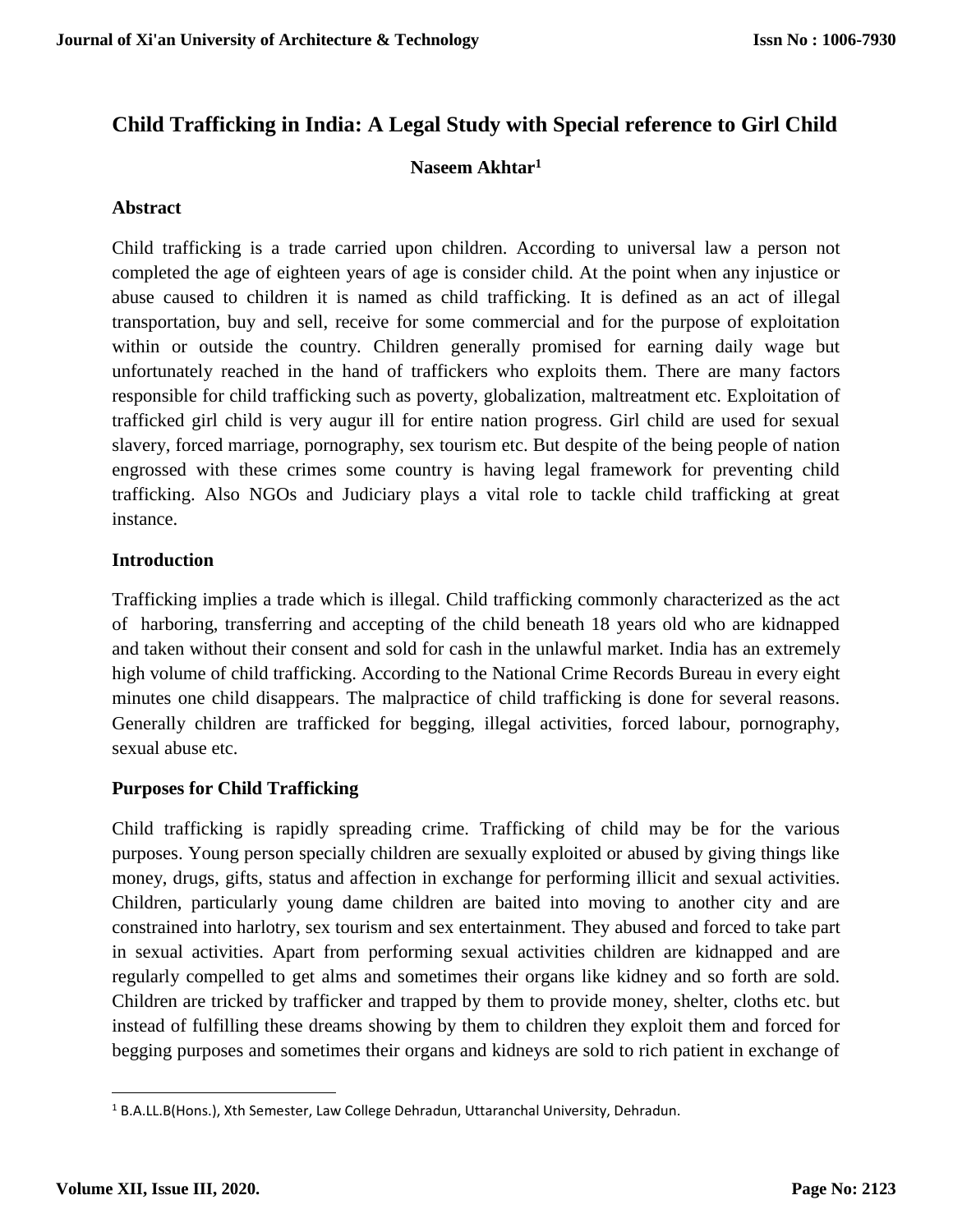money. These children are frequently used for tranquilize trafficking purposes, they used for supplying illegal narcotics and drugs. As it is a fact that child are innocent and nobody have beady eyes on them and because of this children easily carry drugs, and with the passage of time they also indulge into drugs and become habitual to it. Some trafficked children bought into city are sold as fortified work to industry proprietor. They are often placed at factories of floor covering weaving, diamond cutting etc. which are detrimental to their health. They are forced to work, if they refused then they are been beaten by proprietor till they agree to do so. Also children are trafficked to circus dance troupe, bear bar, camel jockey etc<sup>2</sup>.

#### **Factors responsible for child trafficking**

Demand factor is a pattern of development like industrialization, rural to urban migration of people particularly males generate demands for commercial sex<sup>3</sup>. As the commercial sex industry rising rapidly and the demand of large number of minors are increasing for the services of workers. Younger women and children are preferred more for commercial sex because of the fear of HIV infection. Children and women are also trafficked because of high demand for the employment at cheap labour. Supply factor is also an important factor, high demand leads to the high volume of supply. Increasing demand from consumer for cheap labour often forced those at the bottom of supply chain to exploit their worker. Expectational factor is also a type of factor in which trafficker allure the children by promising higher income and upward social mobility. They promises to children that they will provide work so that children can escape from poverty and become capable to support parents and families. Apart from above mentioned factor there are some other reasons which are responsible for child trafficking. Like, children who are being maltreated and not taken care of run away from their homes in which this happens<sup>4</sup>. The vast majorities of children are bamboozled and end up in the hand of trafficker. Also outfitted clashes can lead to massive constrained relocation of people groups. War makes large number orphans and road children who are exceptionally helpless against trafficking. In addition to this social and culture practice is also a reason of child trafficking as in our society women and girls are devalue, abuse and exploit by societies creating abject living condition for these women. With the little chance of upward mobility, they are more vulnerable to human trafficking.

#### **Consequences / Impact of Child Trafficking**

Trafficking is very illicit practice which has very bad impact on the victim of trafficking. Victim of human trafficking can encounter destroying mental impacts during and after the trafficking experiences. Many survivors may end up experiencing post-traumatic stress, difficulty in relationships, depression, memory loss, anxiety, fear, guilt, shame, and other severe forms of

 $\overline{a}$ 

<sup>&</sup>lt;sup>2</sup> Dr. S.K.Chatterjee, Offences against Children & Juvenile Offence 60 ( Central Law Publication, Allahabad,1<sup>st</sup> edn., 2013)

 $3$  Ibid.

<sup>4</sup> [https://passnownow.com/factors-responsible-for-children-women-trafficking/\(](https://passnownow.com/factors-responsible-for-children-women-trafficking/)Visited on February 10, 2020).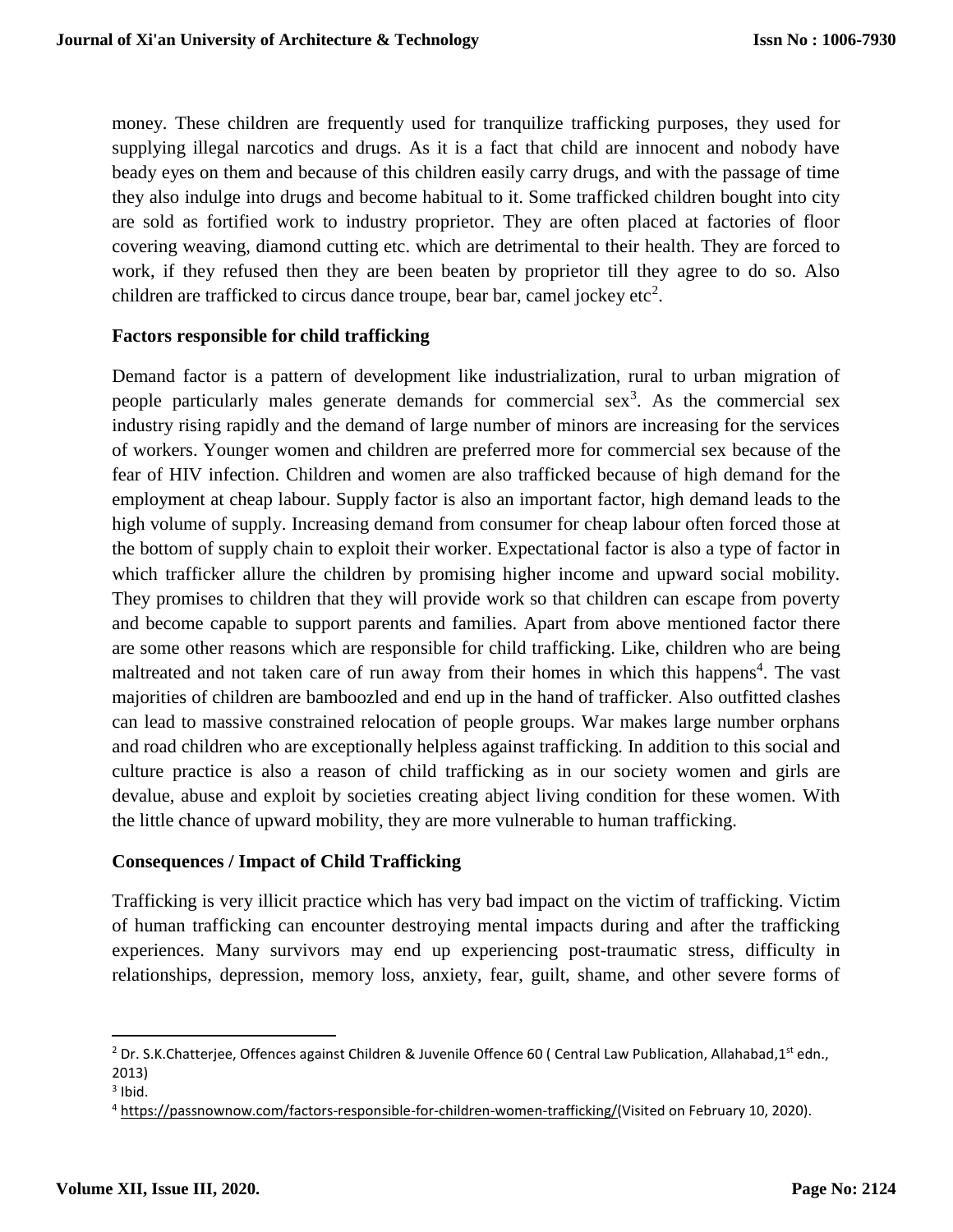mental trauma<sup>5</sup>. Numerous victims also experiences physical wounds. The individual who have been sexually misused are often abused by their trafficker and clients. They might be assaulted, beaten and subjected to abuse over a significant stretch of time. There is also a higher risk of contracting sexually disease, malignant growth, and different ailment. An absence of appropriate medical care allows these conditions to spread. Victims of constrained work may work in hazardous condition for long hours doing repetitive tasks. They may also be exposed to perilous contaminant or work with heavy equipment. Subsequently, many are exposed to genuine diseases, respiratory problems, injuries, weakness and exhaustion.

People who are being trafficked can quickly become isolated from companions, family and other groups of friend. This may be due to their own sentiments of blame and disgrace or because they have relocated and now live far away from their locals. Some people who get back or get away from a trafficking situation may even be excluded from social group because of a shame they presently face. They might be shunned by their loved ones and feel disliked and unwanted. Unfortunately, this disconnection can make them defenseless against being trafficked again or lead them to return to an abusive lifestyle. Numerous victims who get away from trafficking situation lack advanced education and resources expected to live freely. They may not comprehend the laws in the nation where they are currently lives or may not speak the language. They may have been trafficked at a young age and could not go to class or set off for college. After being confined to the same job for an extensive stretch of time and not being permitted to learn new abilities, victims can become dependent. At the point when the opportunity arrives, they may have a hard time living on their own.

# **Trafficking of Girl Child**

The trafficker sell, transport young girl and women are called trafficking. The main reason to traffic girl child is for the physical beauty and young age, so that they can be easily victimized into sexual slavery for financial benefit<sup>6</sup>.

It is true in the essence to say that, that period has gone when girls used to remain in veils and yashmak. Nowadays they are rubbing shoulder with boys. It is also sooth to say that nowadays girls are tantamount to boys, they are showing their flairs in every field, they are getting upper hand in every field, and they have an edge over boys. We know that our society is changing but still there are not very promising position of girls are. Girls are uses as an object for selling, trafficking or handed over for immemorial trafficking business. Trafficking is basically done for the purposes of sexual and other form of exploitation and victim never gives 'consent' to such suffering. Regardless of whether there is consent as the victim is attracted, cheated, adulterated, beguiled and falsified, it is in fact, a facade of consent and not informed consent.

<sup>5</sup> <https://blog.theexodusroad.com/causes-effects-of-human-trafficking> (Visited on February 10, 2020).

 $6$  Dr. S.K.Chatterjee, Offences against Children & Juvenile Offence 60 (Central Law Publication, Allahabad,1st edn., 2013)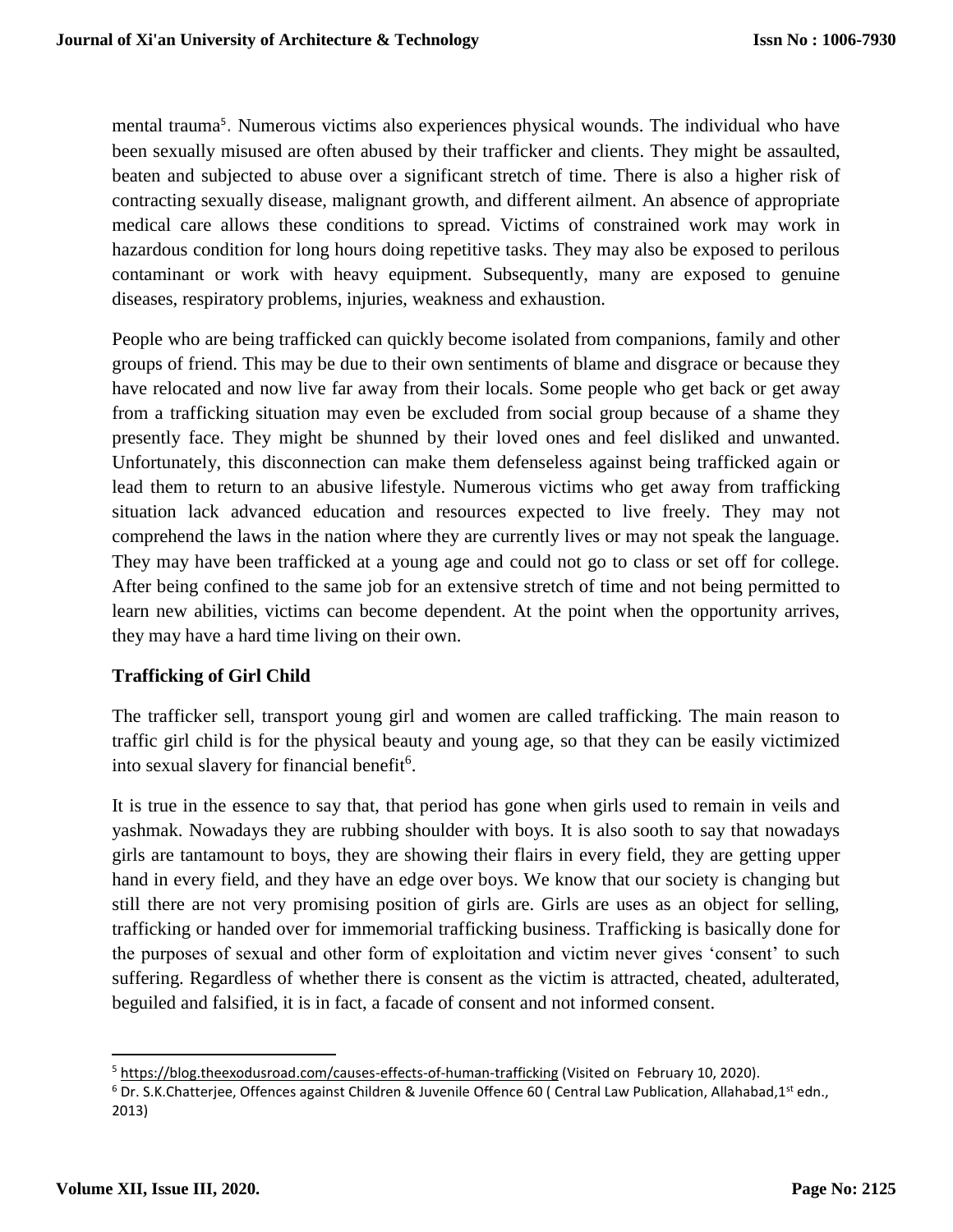Children are very helpless when it came to their trafficking. Especially girl child because she does not know what their future is. Whether they are going to live a harsh life or her life is going to be far bad and abject then the hard one because she may be used as the sex slave or used as harlot or may be forcefully married to anyone. When the girl child trafficked and used for sexual slavery and sexual exploitation is attaching the right of ownership over one or more people with the intent of coercing or otherwise forcing them to engage in sexual activities<sup>7</sup>. This incorporates forced labour, lessening a person to a servile status (counting constrained marriage) and sex dealing people, for example, the sexual trafficking of children.

Child prostitution is worst form of prostitution in which girl child has to offer her body in exchange of money. It is to provide sexual entertainment for price. These children usually come from poor family and allure by the trafficker who promise them food and shelter. The life, of child prostitute is very pathetic and miserable. They have to work throughout the year against their will. Physical abuse and verbal abuse are very common for them. If they refuse to do this illicit practice then they used to be beaten and at the end they have to agree for this. Child prostitute are not safe physically and mentally. They live life with aggression, depression, anxiety, worries, humiliation, and rejection. They go through various physical problems like vaginal injuries, infection, and fear of HIV/AIDS. Most of the child prostitutes numb their pains by taking drugs and alcohols from their early age and become habituated<sup>8</sup>. In addition to this they are deprive of their childhood.

Over the past decades sex industry in India is rapidly increasing. It incorporates sexual exploitation of girls involving activities connected to prostitution, pornography and sex tourism and other commercial sexual services. The World Tourism Organization become actively involved in the struggle against the organized sex tourism and particularly the sexual exploitation of children, who are mainly trafficked for this purposes.

Girls child are trafficked for the purpose of sex industry, including pornography. Child pornography is distributing and transmitting obscene material of children in electronic structure. In recent years child pornography has increased due to the easy access of the internet and easily available videos on the internet<sup>9</sup>. Child pornography is the most offensive wrongdoing which occur and has prompted different other crimes, for example, sex tourism, sexual maltreatment of child. The girl facing the poverty and teenager are becoming victim of pornography on the internet.

l

<sup>&</sup>lt;sup>7</sup> [https://en.wikipedia.org/wiki/Sexual\\_slavery](https://en.wikipedia.org/wiki/Sexual_slavery) (Visited on February 11, 2020).

<sup>&</sup>lt;sup>8</sup> Dr. S.K.Chatterjee, Offences against Children & Juvenile Offence 250 ( Central Law Publication, Allahabad,1<sup>st</sup> edn., 2013)

<sup>9</sup> <http://www.legalserviceindia.com/legal/article-986-child-pornography-a-comparative-analysis.html> (Visited on February 10,2020).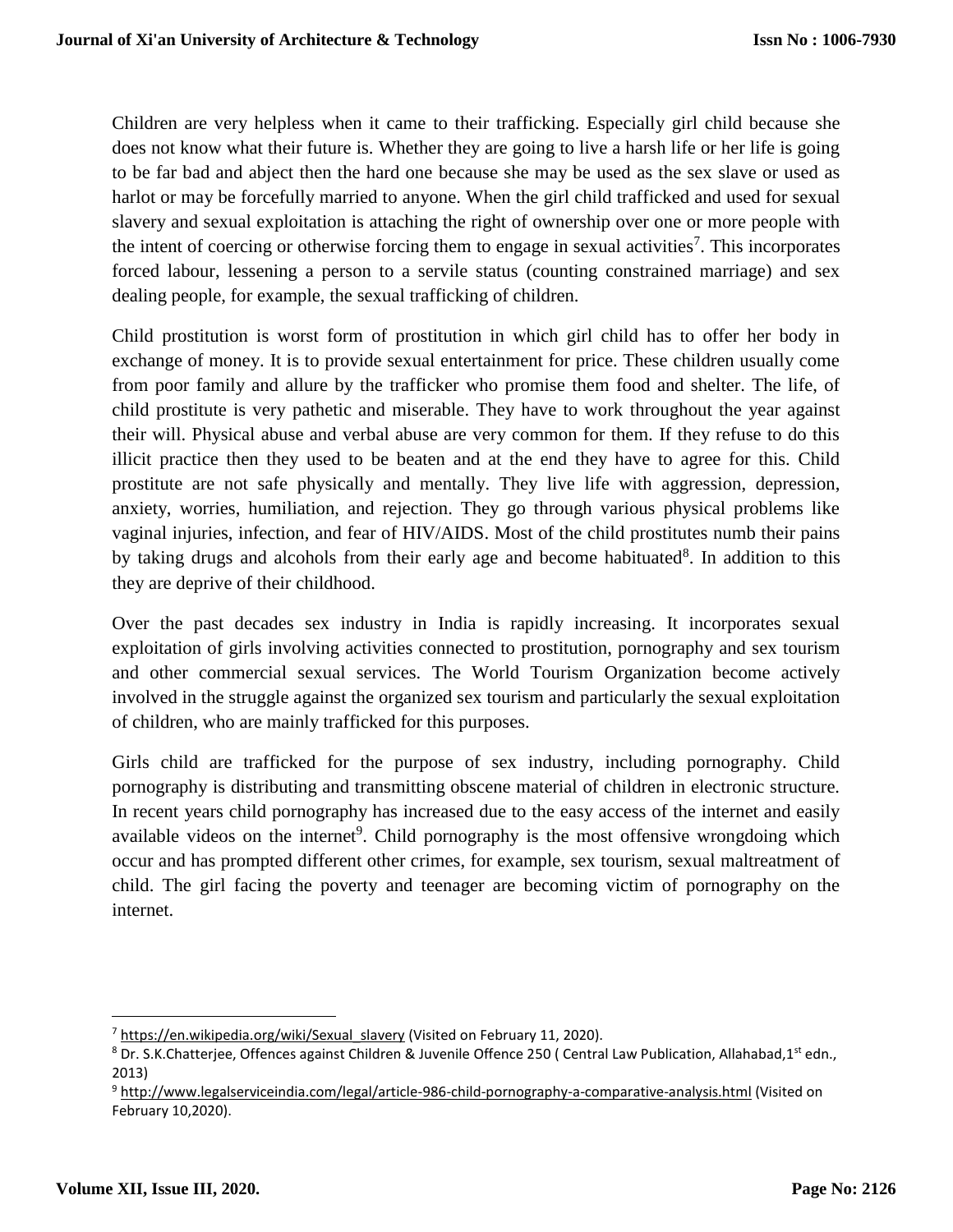### **Laws against the Child Trafficking in India**

Trade carried upon human being is a heinous crime, and nowadays child trafficking is very much in practice. To stop this Indian Legal system provides provisions which help in reducing child trafficking.

Article 23 of the Constitution of India states that "human trafficking and forced labour are prohibited and anyone violates this Article will be punished according to law".

Article 39 (e) of Directive Principles of State Policy state that it is the duty of the state to secure that the tender age children is not to be exploited and not to be forced into activities which are not suitable according to their age and strength due to any economic and financial necessity<sup>10</sup>. Article 39 (f) of the Directive Principles of State Policy imposes an obligation upon the state to direct policies in such a manner that children get the facilities and opportunities to grow in a healthy environment<sup>11</sup>.

Article 15 says that "There shall be no discrimination on the ground of sex<sup>12</sup>."

Section 366-A of Indian Penal Code state that "Whoever, using any and all means whatsoever, incites any minor girl below the eighteen years to go from whatsoever or do any act with expectation that such minor might be, or knowingly that it is likely that she will be, constrained or tempted to illegal intercourse with someone else shall be punishable with the imprisonment which may be extended to 10 years shall also liable to fine."

Section 373 of Indian Penal Code state that "whoever, sell, lets to hire or otherwise disposes of any person below the age of eighteen years old that such person will at any age be utilized or utilized with the end of goal of prostitution or illicit intercourse with any person or for any unlawful and immoral purposes, or realizing that it generally will be likely that such person will at any age be utilized or utilized for such purposes, shall be punished with imprisonment of either description for a term which may be extend to 10 years and shall also be liable to fine."

Immoral Traffic (Prevention) Act, 1956 is the legislation for preventing the trafficking for commercial sexual exploitation. It dealt with the suppression of Immoral Traffic in women and Girls. This statute focused on the issue of trafficking especially for the purposes of prostitution. This Act restrict the running of brothels. Any person found with child in brothel presumed that he committed the offence of detaining a person in premises where prostitution is carried on, shall be punished not less than seven years and also liable for fine.

Juvenile Justice (Care and Protection of Children) Act, 2015, bans employing a child for the purpose of begging, cruelty, forcing a child into dangerous work or hazardous employment etc.

<sup>10</sup> Constitution of India, 1950

 $11$  Ibid.

 $12$  Ibid.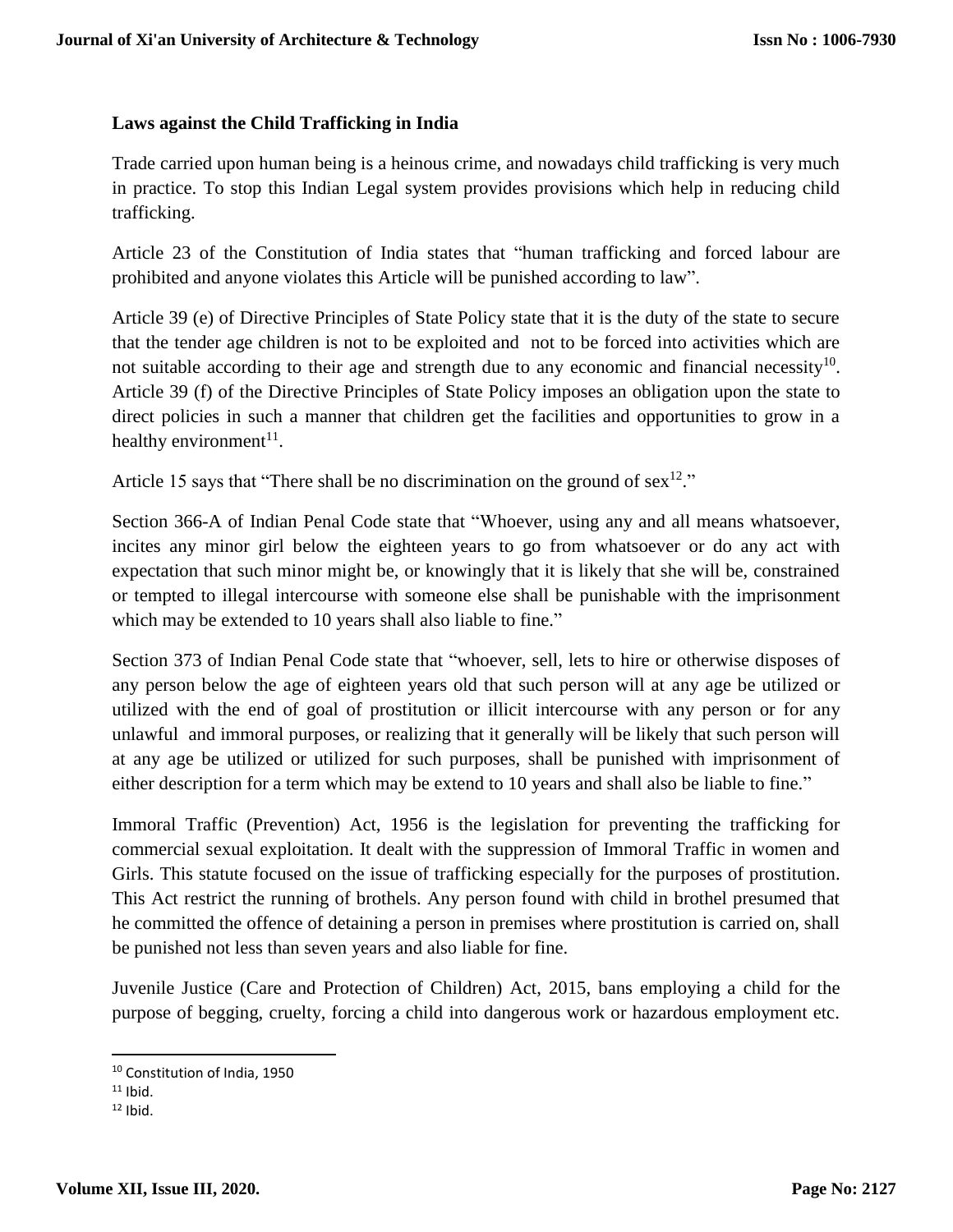The Act give a system to giving instruction, professional preparing, care, insurance, treatment and so forth to helpless children who may get exploited if not provided with legal support.

Protection of Children from sexual offences is a special law for the protection of children from sexual abuse and exploitation. It also defined various types of sexual abuse like penetrative sex and non - penetrative  $sex^{13}$ .

Some others laws protecting Child trafficking are:-

- Child Marriage Act, 2006,
- Bonded Labour System (Abolition) Act, 1976,
- Child Labour (Prohibition and Regulation) Act, 1986,
- Transplantation of Human Organs Act, 1994

# **Role of NGOs on Trafficking**

Non- Governmental Organization work either through the monetary help gave by government or self- financing also. Their motive is to provide service to the defenseless segment of society and uplift them so as to make them truly and intellectually suitable to sustain and battle against the different sort of exploitation in this world. NGOs field of work or areas of concern may be different but their motive or objectives are for the downtrodden sections of society $14$ .

Numerous Non - Governmental Organization have stepped up to addressing this serious issue of human trafficking either by organizing with the governmental or they work freely. They have adequately contributed to execution of arrangement of Immoral Trafficking Prevention Act, 1956 and had also demanded the administration in achieving various changes in the trafficking enactment so as to secure the survivors of trafficking.

NGOs adopted different methods to combat human trafficking. Role of NGOs vary from cases to cases. NGOs rescued victims, support them, counseling them, provide financial support, provide them job and educate them.

Many NGOs and some other networks who working in the field of trafficking in India have shown huge results are , 'End Child Prostitution in Asian Tourism ' (ECPAT), ' Action Against Trafficking and Sexual Exploitation of Children' ( ATSEC) ' The Network against Child Sexual

<sup>&</sup>lt;sup>13</sup> The Prevention Of Children From Sexual Offences Act, 2012

<sup>14</sup> [http://jsslawcollege.in/wp-content/uploads/2013/12/ROLE-OF-NON-GOVERNMENTAL-ORGANIZATIONS-IN-](http://jsslawcollege.in/wp-content/uploads/2013/12/ROLE-OF-NON-GOVERNMENTAL-ORGANIZATIONS-IN-COMBATING-HUMAN-TRAFFICKING%E2%80%93AN-CRITICAL-ANALYSIS.pdf)[COMBATING-HUMAN-TRAFFICKING%E2%80%93AN-CRITICAL-ANALYSIS.pdf](http://jsslawcollege.in/wp-content/uploads/2013/12/ROLE-OF-NON-GOVERNMENTAL-ORGANIZATIONS-IN-COMBATING-HUMAN-TRAFFICKING%E2%80%93AN-CRITICAL-ANALYSIS.pdf) (Visited on February 11, 2020)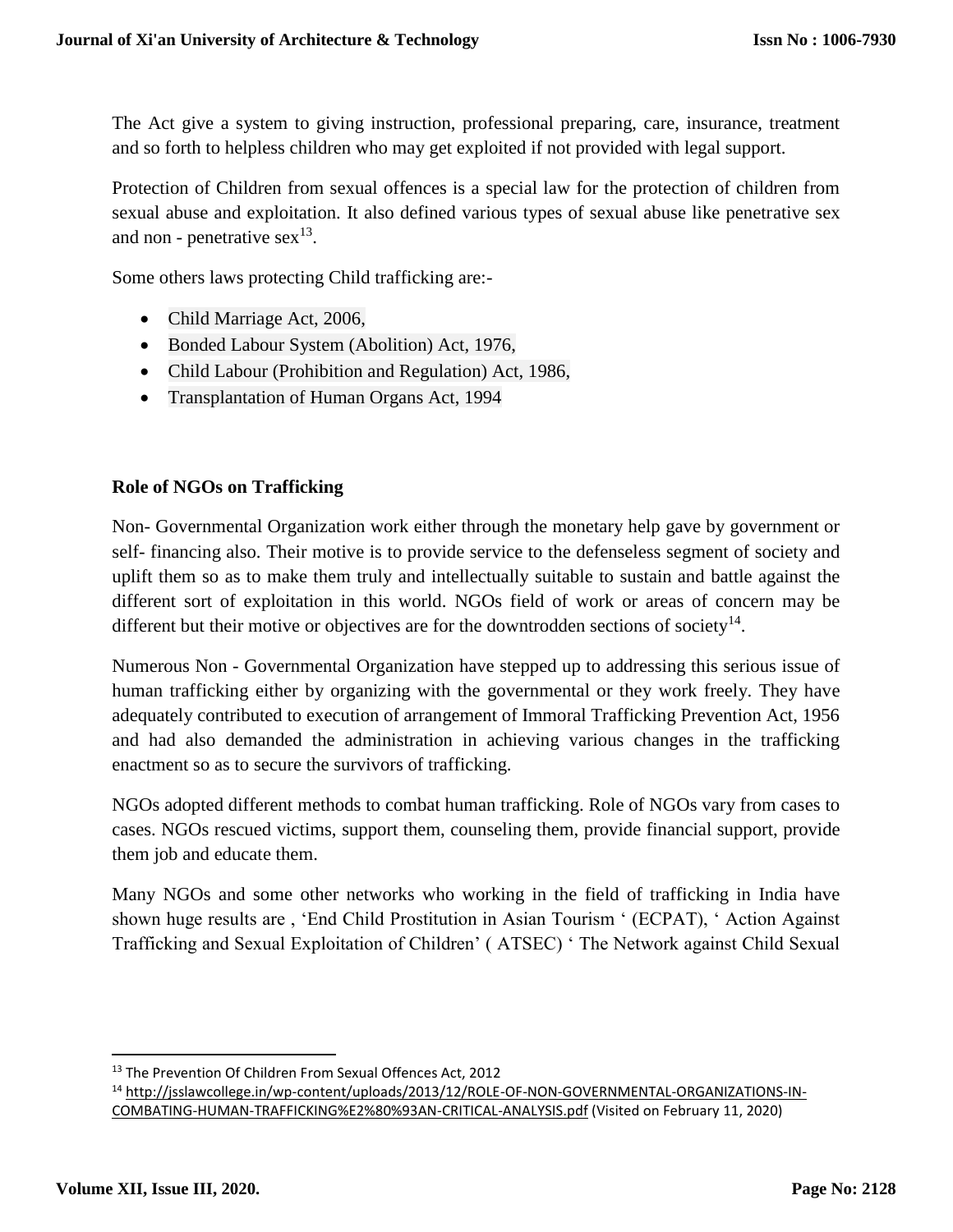Exploitation and Trafficking (NACSET), ' Action Aid', 'SOS' 'Movement, 'Compaign Against Child Trafficking' (CACT), 'Sanlaap', 'Prerna' etc<sup>15</sup>.

### **Role of Judiciary combating Child Trafficking**

Judiciary is known as the guardian of constitution. The Court has power to make decision and also enforce the law. Judiciary plays a vital role in preventing and combating trafficking by giving some landmark judgment.

Forced prostitution of women and children is very heinous and wrongful act which is also wrong notion for any society. In this regard in Vishal Jeet v. Union of India<sup>16</sup>, Supreme Court held that forced sexual exploitation or forced prostitution trafficked women and children are not only socio but also socio-economic problem. Supreme Court directed the state government and center government to constitute a central advisory committee to make suggestion regarding measures to be taken for eradicating child prostitution, for the protection, treatment of rescued girl and for the examination of the Devdasi and Jogin tradition.

Rape after murder is not a new offence in the society. Dhananjoy v. Union of India<sup>17</sup>, is a case of rape and murder of a vulnerable and defenseless school girl by a security guard. It was held that the offence was not only inhuman but barbaric. High Court assent the death sentence imposed by Trial Court. The Supreme Court observed that, a large number of criminals leave without getting punishment for their crimes that's why it encourages the criminals and the ultimate, making the justice suffered by weakening the system's credibility. The Court must note only keep view on the rights of criminals but also the rights of the victim and the society.

In Public at large v. State of Maharastra and others<sup>18</sup>, the petition emerged due to suo motu notice taken by the court of a newspaper article which showed that minor girls were wrongfully bound and compelled to be sex workers. The respondent were guided by the Court to show cause regarding why activities had not been taken under section 366 and 399 of Indian Penal Code and section 5 and 6 of the suppression of Immoral Trafficking in women and girls Act 1956. The Court passed directions:

- (i) To frame a proper scheme so that the women including minors who are produces for sexual slavery are released from the confinement of their procurers; and
- (ii) For implementing this scheme , a proper cell, also involving social workers, be created so that by regular checking minors and others can be released and rehabilitation in the society; etc.

l

<sup>&</sup>lt;sup>15</sup> Dr. S.K.Chatterjee, Offences against Children & Juvenile Offence 200 ( Central Law Publication, Allahabad,1<sup>st</sup> edn., 2013

<sup>16</sup> AIR 1990 SC 1412.

<sup>17</sup> (1994) 2 SCC 220.

<sup>18</sup> 1997 (4) Bom CR 171.